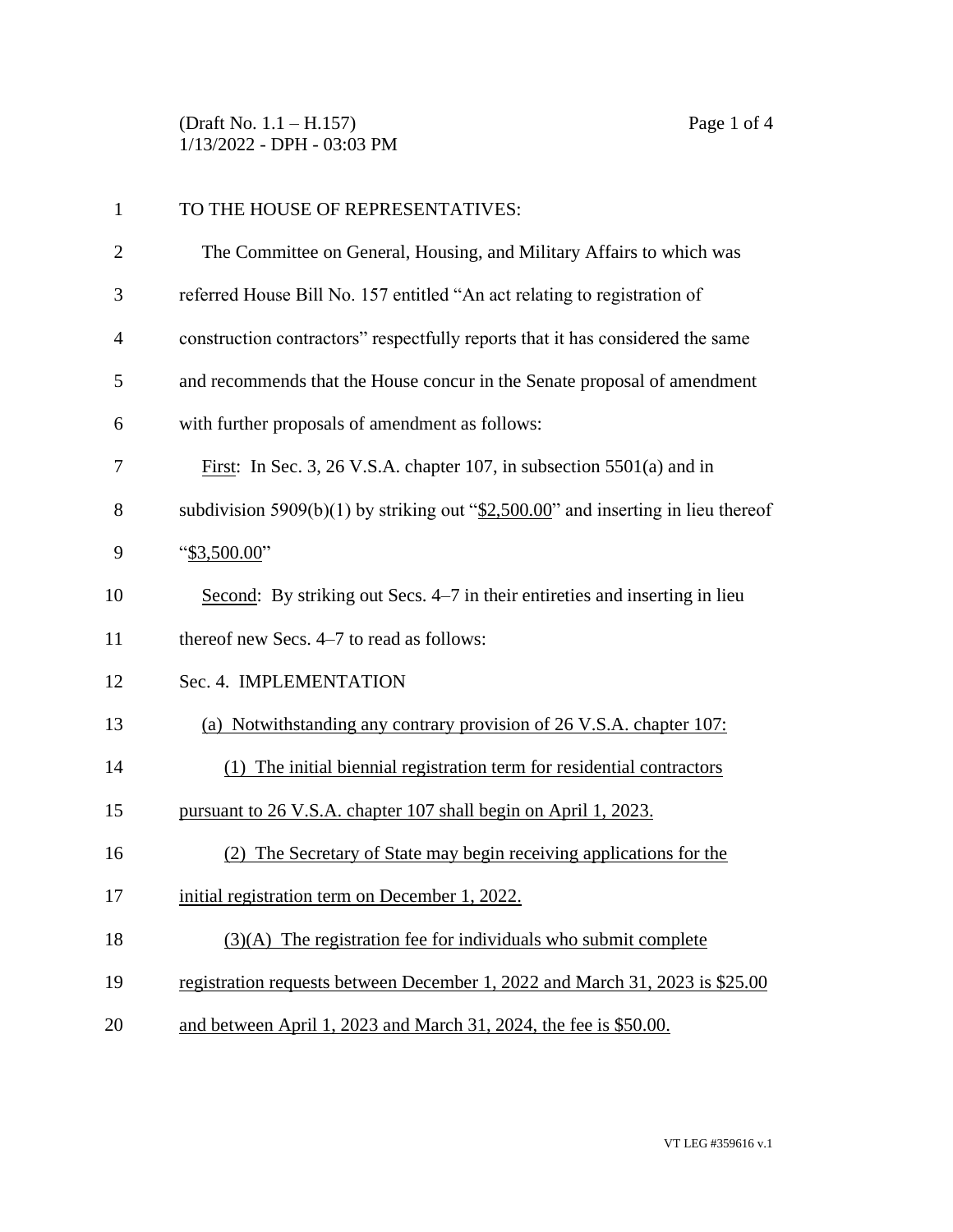(Draft No. 1.1 – H.157) Page 2 of 4 1/13/2022 - DPH - 03:03 PM

| $\mathbf{1}$   | (B) The registration fee for business organizations that submit                    |  |
|----------------|------------------------------------------------------------------------------------|--|
| $\overline{2}$ | complete registration requests between December 1, 2022 and March 31, 2023         |  |
| 3              | is \$175.00 and between April 1, 2023 and March 31, 2024, the fee is \$200.00.     |  |
| $\overline{4}$ | (4) Prior to April 1, 2024, the Office of Professional Regulation shall            |  |
| 5              | not take any enforcement action for unauthorized practice under 26 V.S.A.          |  |
| 6              | $\S$ 5510(a) against a residential contractor who fails to register as required by |  |
| 7              | this act.                                                                          |  |
| 8              | (b) On or before July 1, 2023, the Director of Professional Regulation shall       |  |
| 9              | establish an initial set of voluntary certifications, to include at minimum        |  |
| 10             | OSHA standards on construction projects and components of energy-efficient         |  |
| 11             | "green" building for insulators, carpenters, and heating and ventilation           |  |
| 12             | installers.                                                                        |  |
| 13             | Sec. 5. CREATION OF POSITIONS WITHIN THE OFFICE OF                                 |  |
| 14             | PROFESSIONAL REGULATION; LICENSING                                                 |  |
| 15             | (a) There are created within the Secretary of State's Office of Professional       |  |
| 16             | Regulation one new position in licensing and one new position in enforcement.      |  |
| 17             | (b) In fiscal year 2023, the amount of \$200,000.00 in Office of Professional      |  |
| 18             | Regulation special funds is appropriated to the Secretary of State to fund the     |  |
| 19             | positions created in subsection (a) of this section.                               |  |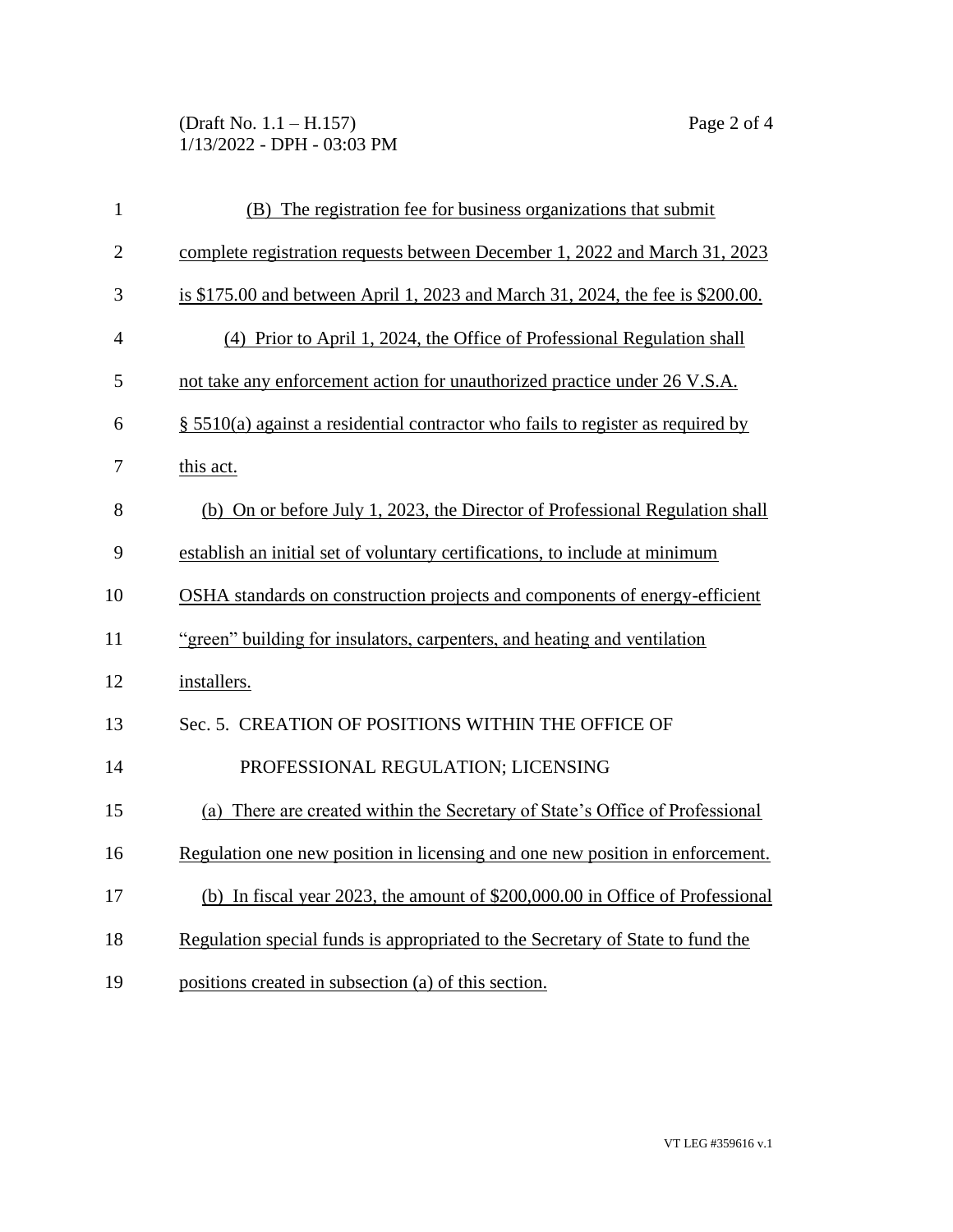(Draft No. 1.1 – H.157) Page 3 of 4 1/13/2022 - DPH - 03:03 PM

| $\mathbf{1}$   | Sec. 6. SECRETARY OF STATE; STATUS REPORT                                    |  |
|----------------|------------------------------------------------------------------------------|--|
| $\overline{2}$ | On or before January 15, 2024, the Office of Professional Regulation shall   |  |
| 3              | report to the House Committees on General, Housing, and Military Affairs and |  |
| 4              | on Government Operations and to the Senate Committees on Economic            |  |
| 5              | Development, Housing and General Affairs and on Government Operations        |  |
| 6              | concerning the implementation of 26 V.S.A. chapter 107, including:           |  |
| 7              | the number of registrations and certifications;                              |  |
| 8              | the resources necessary to implement the chapter;                            |  |
| 9              | the number and nature of any complaints or enforcement actions;<br>(3)       |  |
| 10             | the potential design and implementation of a one-stop portal for<br>(4)      |  |
| 11             | contractors and consumers; and                                               |  |
| 12             | (5) any other issues the Office deems appropriate.                           |  |
| 13             | Sec. 7. EFFECTIVE DATE                                                       |  |
| 14             | This act shall take effect on July 1, 2022.                                  |  |